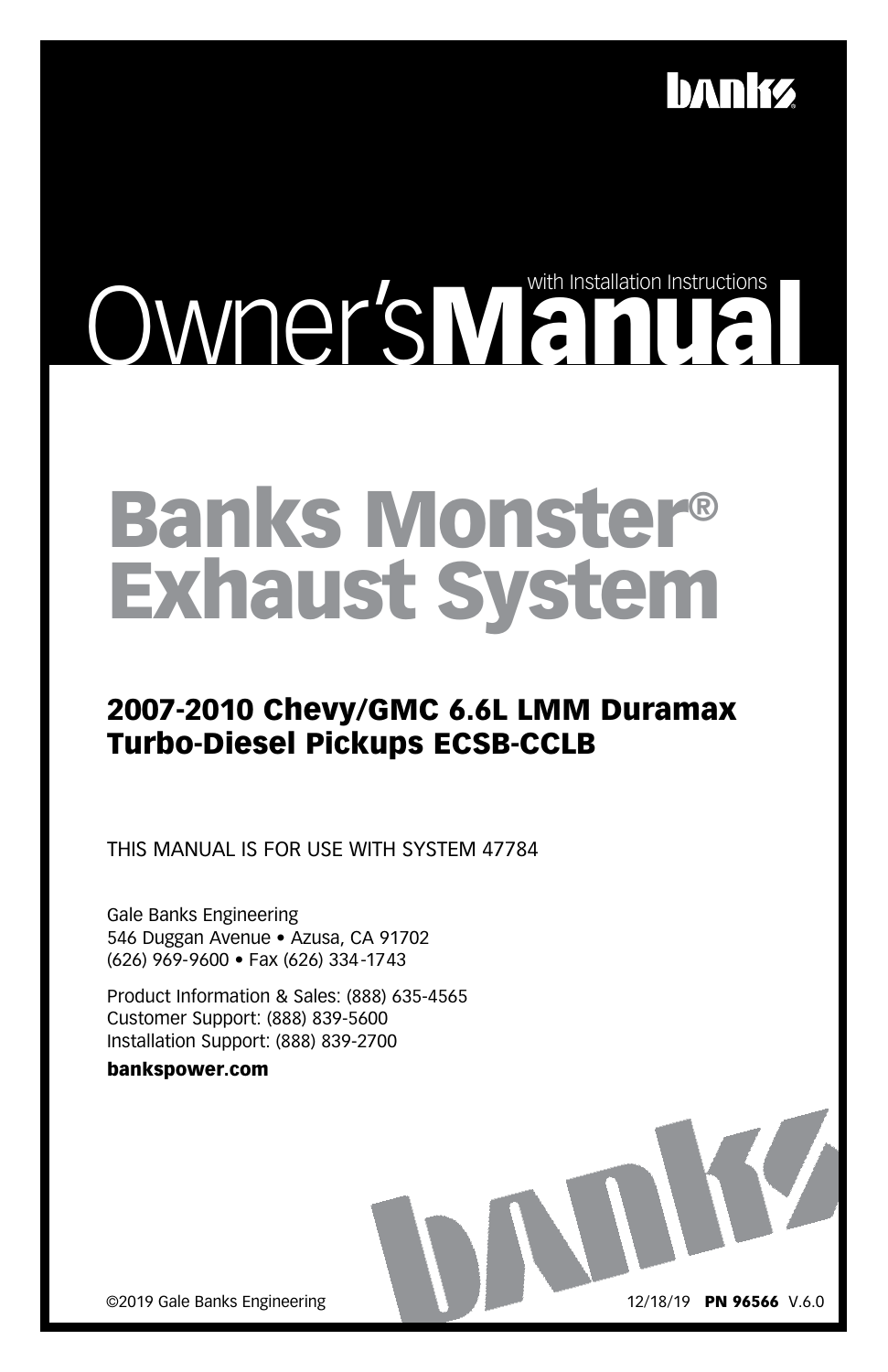# **Products Available From Banks Power for the '07-10 Chevy/GMC 6.6L LMM**



#### Banks iQ System (P/N 61145-61146)

- 5" touchscreen interface that can control the Banks Diesel Tuner and/ or SpeedBrake on the fly.
- Interchangable gauge display, read and clear codes, monitor engine diagnostics, log data, time your vehicles runs and much more.

#### Big Hoss Intake Manifold System (P/N 42733)

- Increases flow and provides more uniform air distribution to the engine for more available power at a given boost level.

#### Banks Ram-Air Intake System (P/N 42172)

- Increases your airflow over stock.
- Adds power, improves fuel economy, lowers EGTs and reduces smoke.

#### Banks Super-Scoop (P/N 42200)

- Adds cooler denser air to the Ram-Air Intake housing, further increasing fuel economy, reducing smoke and lowers EGTs.

#### Banks Techni-Cooler System (P/N 25982)

- Provides increased air flow to the engine by increasing air density for more increased power, lower EGTs and improved fuel economy.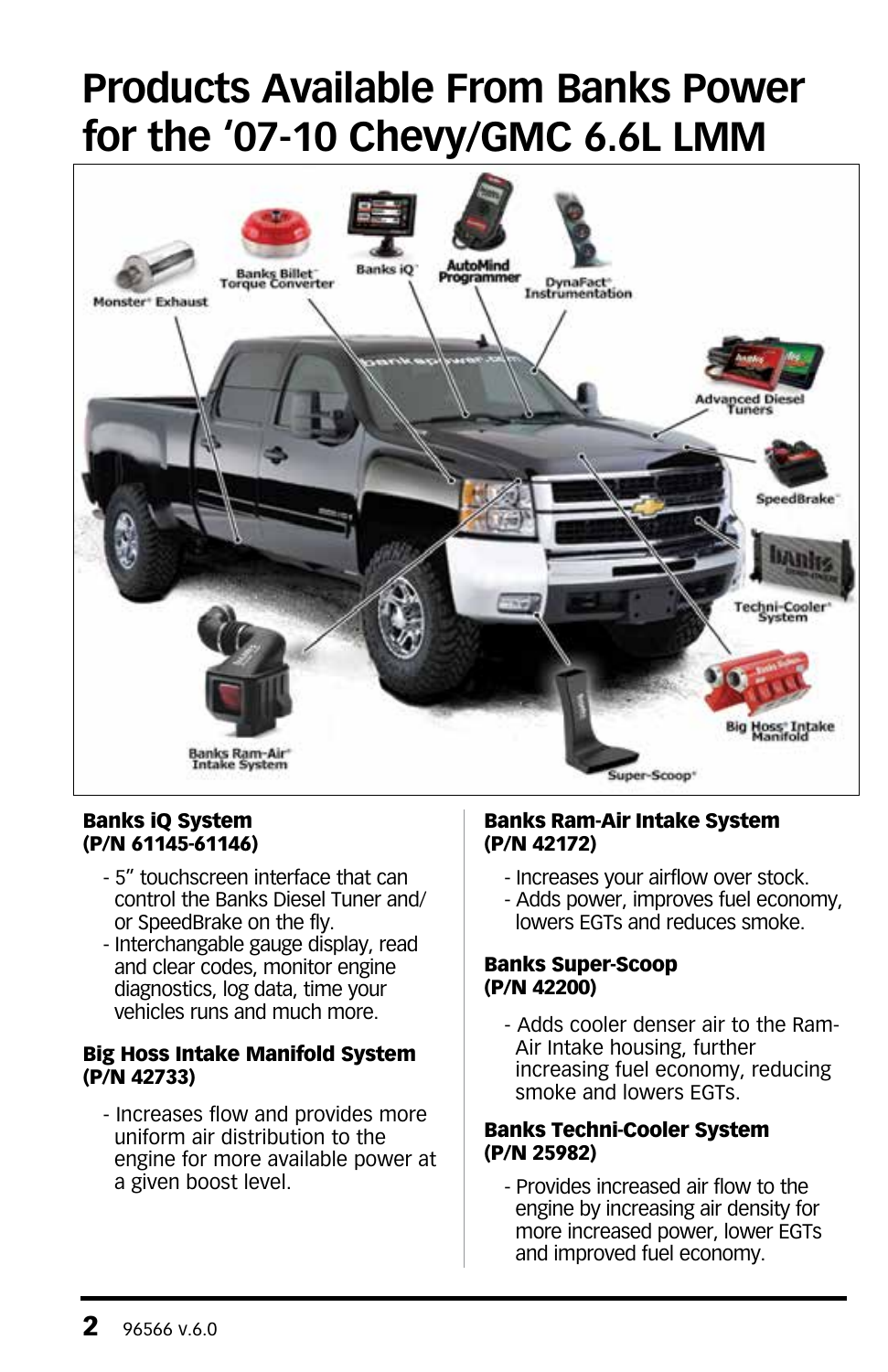#### Banks Diesel Tuner (P/N 63883 EconoMind w/ Switch P/N 63897 EconoMind w/ iQ P/N 63887 Six-Gun w/ Switch P/N 63899 Six-Gun w/ iQ)

- Adds power safely to your vehicle
- Engine and transmission safeguards
- Change power levels on-the-fly

#### Banks Brake (P/N 55449)

- Allows for varied braking intensity based on switch position.
- Can be set to turn ON by pressing your vehicle brake pedel to aid braking
- All electronic brake, no cutting pipes.

#### Banks SpeedBrake (P/N 55439 & 55442)

- Everything the **Banks Brake** does
- Allows for controlled hill decent at a user defined or preset vehicle speed.

#### Banks AutoMind Programmer (P/N 66104)

- Clear and view OBDII Diagnostic Trouble Codes (DTC).
- Loaded with dyno-proven tuning files
- Speed Limiter adjustment capabilites
- Recalibration of the speedometer
- Customize and adjust gearing, tire size and fuel octane

#### Banks Billet Torque Converter (P/N 72510)

- Higher torque capacity over stock
- Lockup clutch is slip-resistant so transmission fluids stay cooler and transmission life is prolonged.

#### Boost and Pyro Gauges (P/N 64507)

- Keep your engine safe by monitoring vital engine parameters

#### **Thermocouple**

- Add a temperature limiting function to your diesel tuner.

#### Banks PowerPack Systems (P/N 47794-47795) Contains:

- Ram-Air Intake system
- Monster Exhaust (single or duals)
- EconoMind Tuner w/ Banks iQ
- Technis-Cooler System

#### Banks Stinger System (P/N 47792-47793) Contains:

- Ram-Air Intake System
- Monster Exhaust (single or dual)
- EconoMind Tuner w/ Banks iQ

#### Banks Big Hoss Bundle (P/N 47798-47799)

- Ram-Air Intake system
- Monster Exhaust (single or dual)
- Six-Gun Tuner w/ Banks iQ
- Techni-Cooler System

#### Banks Six-Gun Bundle (P/N 47796-47797)

- Ram-Air Intake system
- Monster Exhaust (single or dual)
- Six-Gun Tuner w/ Banks iQ

#### **For More Information please call (888)-635-4565 or Visit us online @ www.bankspower.com**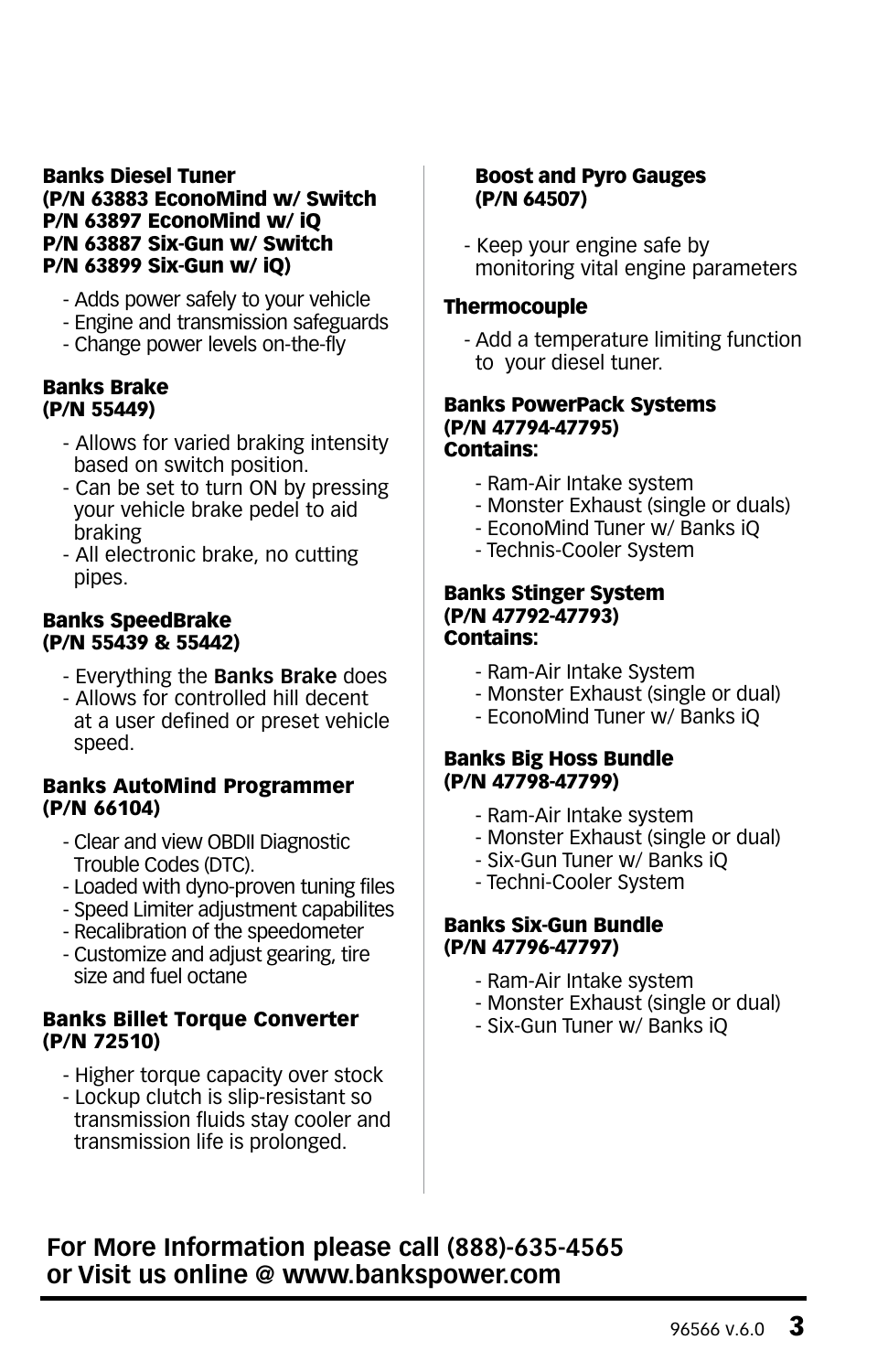### General Installation Practices

#### **Dear Customer,**

**If you have any questions concerning the installation of your Banks Monster Exhaust System, please call our Technical Service Hotline at (888) 839-2700 between 7:00 am and 5:00 pm (PT). If you have any questions relating to shipping or billing, please contact our Customer Service Department at (888) 839-5600.**

#### **Thank you.**

**1.** Before starting work, familiarize yourself with the installation procedure by reading all of the instructions.

**2.** The exploded view (**Figure 1**) provides only general guidance. Refer to each step and section diagram in this manual for proper instruction.

**3.** Throughout this manual, the left side of the vehicle refers to the driver's side, and the right side to the passenger's side.

4. Disconnect the negative (ground) cable from the battery (or batteries, if there are two) before beginning work.

**5.** Route and tie wires and hoses a minimum of 6" away from exhaust heat, moving parts and sharp edges. Clearance of 8" or more is recommended where possible.

**6.** When raising the vehicle, support it on properly weight-rated safety stands, ramps or a commercial hoist. Follow the manufacturer's safety

precautions. Take care to balance the vehicle to prevent it from slipping or falling. When using ramps, be sure the front wheels are centered squarely on the topsides; put the transmission in park; set the hand brake; and place blocks behind the rear wheels.

#### CAUTION! Do not use floor jacks to support the vehicle while working under it. Do not raise the vehicle onto concrete blocks, masonry or any other item not intended specifically for this use.

**7.** During installation, keep the work area clean. Do not allow anything to be dropped into intake, exhaust, or lubrication system components while performing the installation, as foreign objects will cause immediate engine damage upon start-up.

#### Tools Required:

- 1/2" and 3/8" drive ratchets with standard and metric sockets and 1/2" and 3⁄8" drive extension
- Standard and metric combination or open-end wrenches
- Standard screwdriver
- Clean shop towels or rags
- Pry-bar

#### Highly recommended tools and supplies:

- Foot-pound torque wrench
- Penetrating oil or light lubricant spray
- Oxy-acetylene torch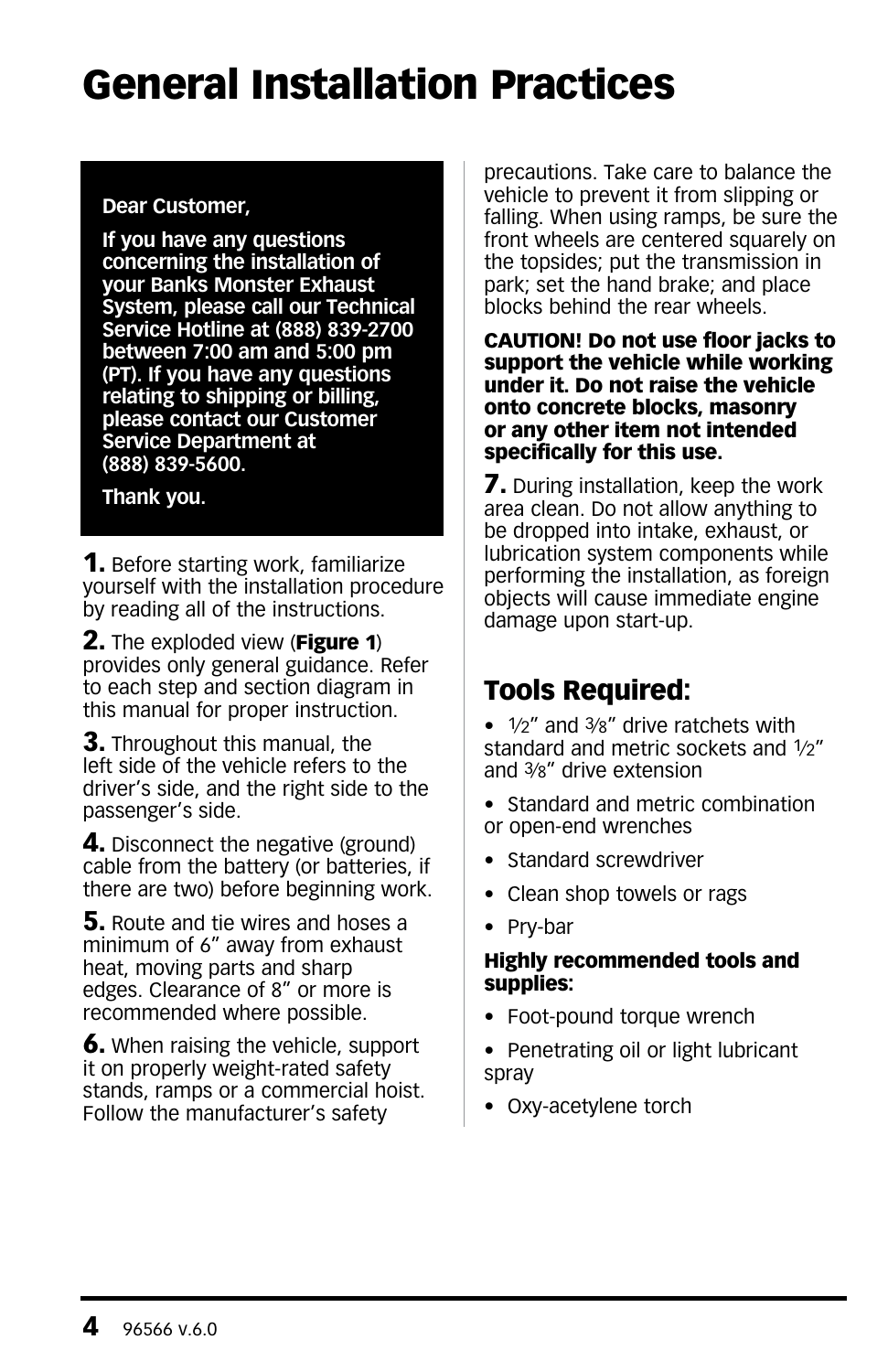| ו היה היה הו            |  |
|-------------------------|--|
|                         |  |
| Lyhauet Canaralı        |  |
| ו מהההברי               |  |
| أحداجه<br>ミミマ<br>.<br>. |  |
| ı                       |  |

|             |                          |                    |               |               |            | r            |       |            |        |                      |                |                    |  |
|-------------|--------------------------|--------------------|---------------|---------------|------------|--------------|-------|------------|--------|----------------------|----------------|--------------------|--|
|             |                          |                    |               |               |            | 2            |       |            |        |                      |                |                    |  |
| <b>ALO</b>  |                          |                    |               |               |            |              |       |            | c      |                      | m              | $\scriptstyle\sim$ |  |
| Part #      | 53748                    | 53758              | 53757         | 52726         | 52471      | 53753        | 52476 | 91619      | 91602  | 93211                | 91629          | 96009              |  |
| Description | Flange Intermediate Pipe | Front Tailpipe     | Rear Tailpipe | Tip, Tailpipe | Band clamp | Hanger Clamp | Clamp | <b>Jur</b> | Washer | Gasket, Intermediate | Bolt           | Banks Urocals      |  |
| Item $#$    |                          | $\scriptstyle\sim$ | ო             | 4             | Б          | ∘            |       | ∞          | ᡡ      | $\overline{C}$       | $\overline{1}$ | $\overline{c}$     |  |

ॽ

 $\circledcirc$ 

 $\widehat{A}$ 

Factory Diesel<br>Particulate Filter Particulate FilterFactory Diesel

 $\mathbf{r}$ 

J

İ

 $\mathcal{L}$ 

 $\circledcirc$ 

 $\widehat{\mathscr{A}}$ 

 $\circledcirc$  $\mathcal{C}$ 

 $\mathfrak{B}$ 

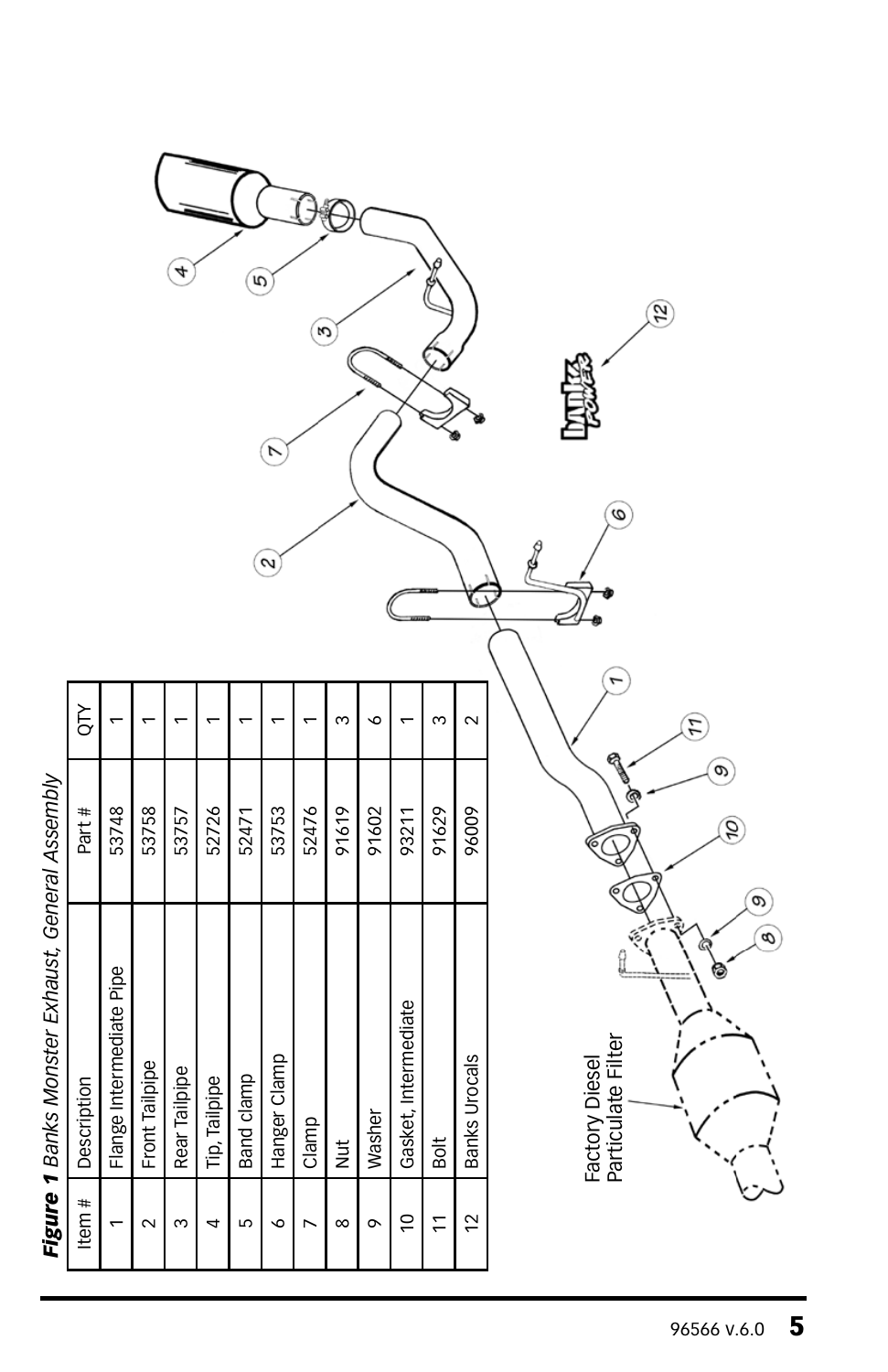# Monster Exhaust System Installation

**1.** As a precaution, disconnect the ground of the battery (if there is more than one battery, disconnect both).

2. Raise the vehicle and support it with properly weight rated safety stands, ramps or a commercial hoist. Follow the manufacturer's safety precautions. Take care to balance the vehicle to prevent it from slipping or falling. When using ramps, be sure the front wheels are centered squarely on the topsides; place the transmission in park; set the parking brake and place blocks behind the rear wheels.

#### CAUTION: DO NOT WORK UNDER ANY VEHICLE SUPPORTED ONLY BY A JACK. SEVERE INJURY MAY RESULT.

WARNING! The following step may require the use of a torch and/ or saw. Proper safety equipment should be used. Failure to use proper safety equipment may result in severe injury.

**3.** Removal of the factory exhaust can be simplified by cutting the factory exhaust pipe behind the muffler. This will allow the tailpipe to be removed as a separate piece.

**4.** Remove the factory tailpipe from the vehicle by disengaging the exhaust system hanger pins from the rubber hangers using a large screw-driver or pry bar.

*NOTE: Lubricating the rubber hangers with WD-40 or similar lubricant will ease removal of the hanger pins.*

**5.** Remove the factory muffler from the vehicle by removing the three (3) nuts from the factory exhaust flange located at the factory muffler inlet.

6. Install the Banks flanged intermediate pipe and 3-bolt gasket onto the headpipe. Loosely assemble with the supplied bolts, washers, and nuts.

**7.** Slide the supplied 4" exhaust hanger clamp onto the outlet of the Banks flanged intermediate pipe. Insert the hanger pin into the factory rubber hanger.

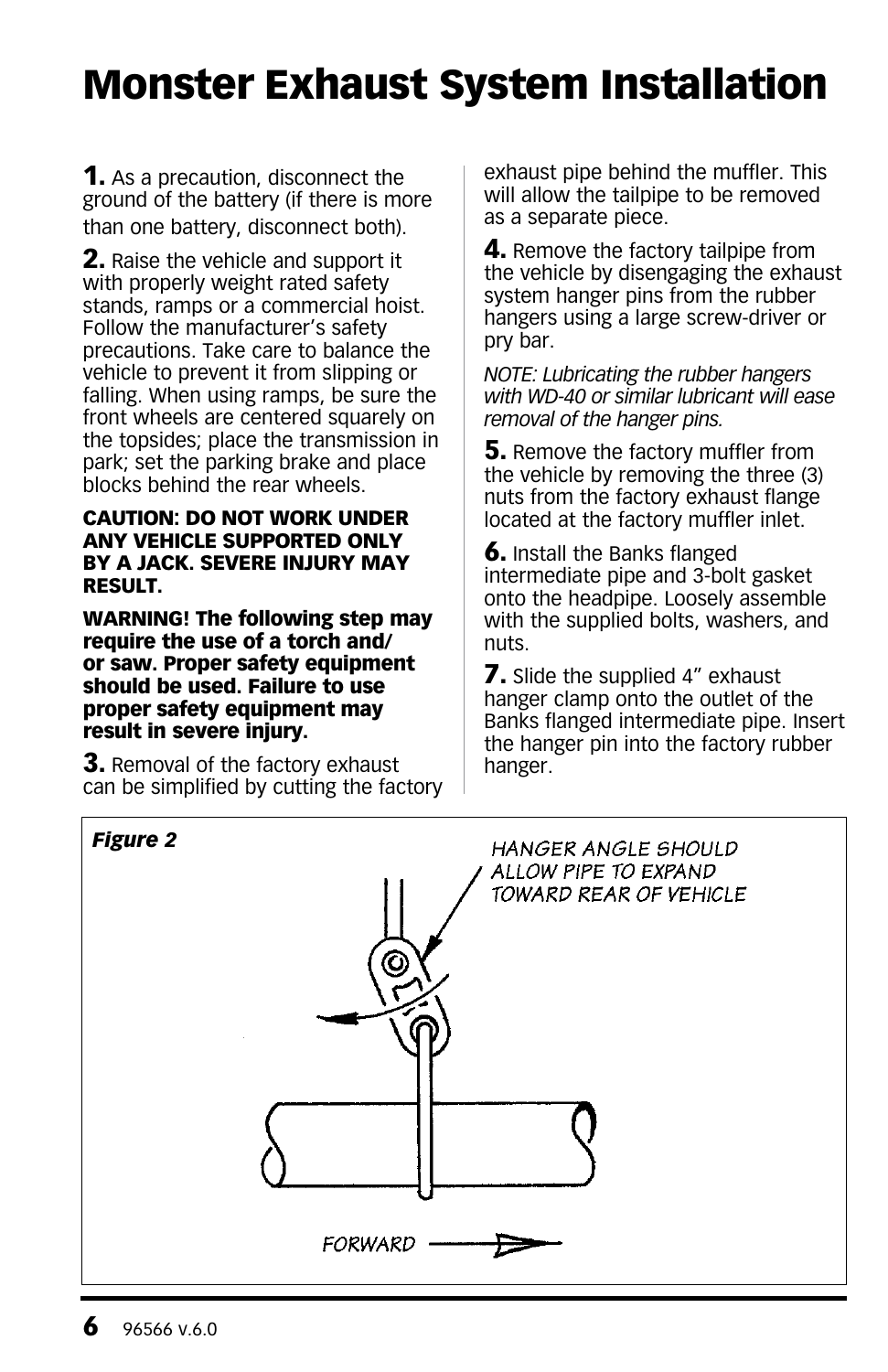

**8.** Route the Front Tailpipe over the rear axle housing and install onto the flanged intermediate pipe outlet. Be sure that the two pipes are completely engaged. Loosely snug the 4" hanger clamp.

**9.** Install a 4" exhaust clamp onto the inlet of the Rear Tailpipe. Install the Rear Tailpipe onto the outlet of the Front Tailpipe. Insert the Rear Tailpipe hanger pin into the factory rubber hanger. Rotate the tailpipe until the hanger pins are parallel with the frame mounted pin. Slide the 4" clamp and position as shown in Figure 3. Loosely snug the 4" clamp.

*NOTE: Maintain an adequate air gap clearance of one (1) inch between the exhaust and the shock absorber and between the exhaust and the spare tire.* **10.** Install Banks Monster tailpipe tip with exhaust band clamp on the exhaust. Keep the wrapping on until installation is complete. Adjust the tip past the edge of the body or where aesthetically pleasing. Loosely snug the 4" clamp.

*NOTE: Minimum distance between exhaust tip and body is one (1) inch.*

**11.** Adjust each of the pipes to ensure that all of the hanger pins are parallel with the frame mounted pins and that the rubber hangers are all positioned slightly forward (See Figure 2). The amount of forward angle on the rubber hangers should increase the farther downstream the hanger is positioned. This allows the hangers to be properly positioned once the exhaust system reaches operating temperature.